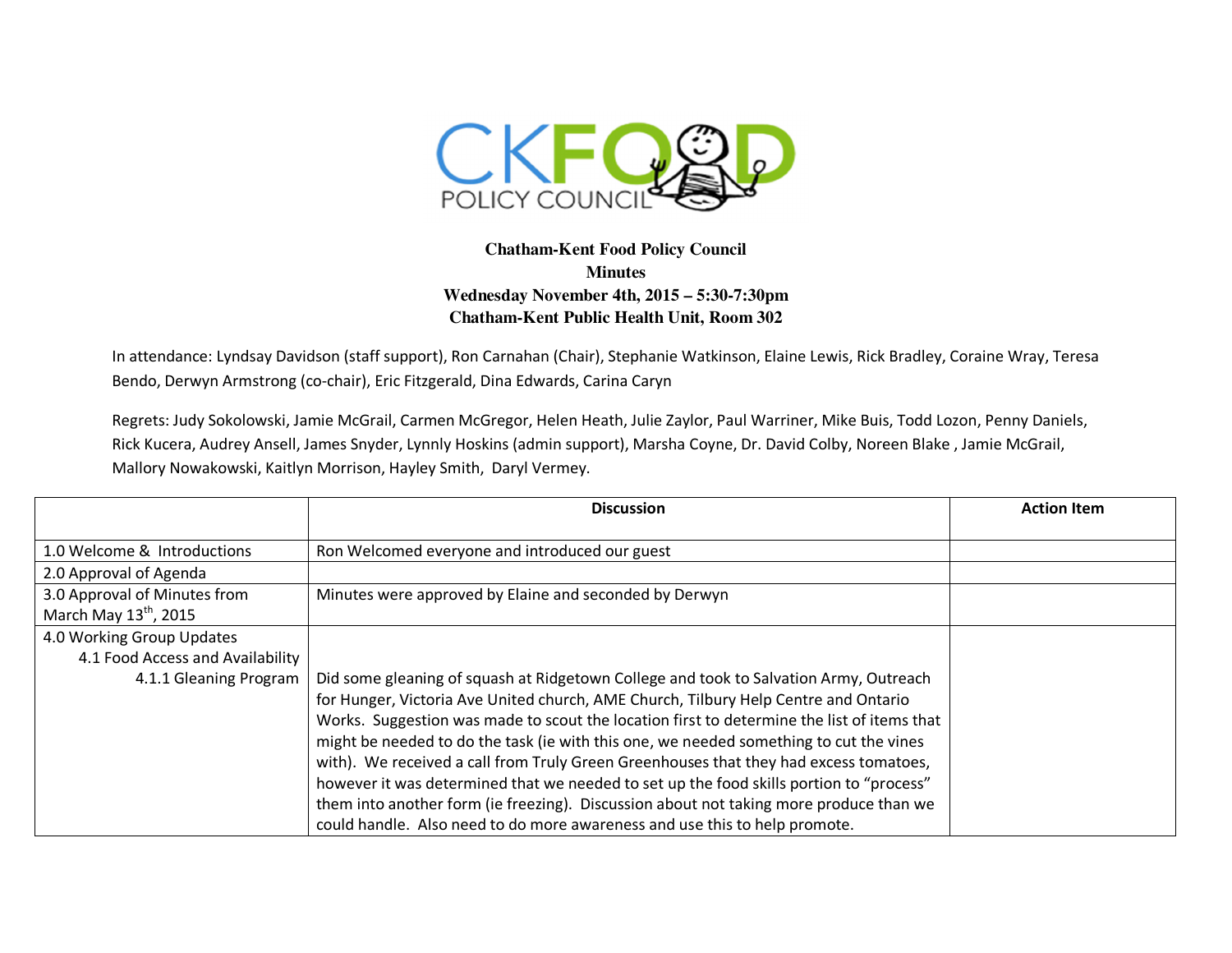| 4.2 Food Skills                           |                                                                                                                                                                                                                                                                                                                                                                                                                                                                                                                                     |                                                            |
|-------------------------------------------|-------------------------------------------------------------------------------------------------------------------------------------------------------------------------------------------------------------------------------------------------------------------------------------------------------------------------------------------------------------------------------------------------------------------------------------------------------------------------------------------------------------------------------------|------------------------------------------------------------|
| 4.2.1 CK Branding                         | Nothing new to report                                                                                                                                                                                                                                                                                                                                                                                                                                                                                                               |                                                            |
| 4.2.2 Composting                          | The May session was recorded and will be made into a video for the spring.                                                                                                                                                                                                                                                                                                                                                                                                                                                          |                                                            |
| 4.2.3 Food Skills Network                 | Did a priority setting exercise at the last meeting. We have information on what groups<br>are doing and we need know what participants need - will work with agencies to do a<br>needs assessment to find out. Can use agencies to help get information about with word<br>of mouth. Will do an inventory of what is needed, where, who, when, etc. group will<br>work to coordinate, provide training, offer networking and provide resources.                                                                                    |                                                            |
| 4.3 Community Food Initiative             | Group has been meeting with local agencies such as Habitat for Humanity and Hospice to<br>learn about their processes for getting started. They are planning visits to Leamington<br>(SW Gleaners, Access Nutrition) on November 12 <sup>th</sup> , Windsor (Plentiful Harvest,<br>Downtown Windsor Mission) on November 23 <sup>rd</sup> and Stratford (The Local) on November<br>25 <sup>th</sup> . These will allow the group to get a firsthand understanding of what other groups<br>are doing and how these could work in CK. |                                                            |
| 4.4 Sustainable Seafood                   | Eric showed some resources/flyers from a store in CK, more stores are starting to push<br>selling Sustainable Seafood. Discussion that many stores in CK have started promoting<br>the sustainable seafood. It's encouraging and the prices don't seem to be impacted.                                                                                                                                                                                                                                                              | Action: Lyndsay to set a new<br>date for the next meeting. |
| 5.0 Old Business                          |                                                                                                                                                                                                                                                                                                                                                                                                                                                                                                                                     |                                                            |
| 5.1 Update on Training                    | No new training available at this time. As things become available, Lyndsay will send<br>them out to the group.                                                                                                                                                                                                                                                                                                                                                                                                                     |                                                            |
| 5.2 Procurement Research &<br>Programming | No update, project is on hold for the time being.                                                                                                                                                                                                                                                                                                                                                                                                                                                                                   |                                                            |
| 5.3 CKAD - Kitchen Incubator Survey       | No update – for future this will be combined with the CFI update on the agenda as they<br>are being worked on together.                                                                                                                                                                                                                                                                                                                                                                                                             |                                                            |
| 5.4 Healthy Kids Community<br>Challenge   | Carina provided an update. Brennen DeDecker has been hired as the new coordinator<br>and the first theme has been announced focusing on Physical Activity "Run, Jump, Play<br>Everyday". November $16th$ is the next community meeting and they will be doing asset                                                                                                                                                                                                                                                                 |                                                            |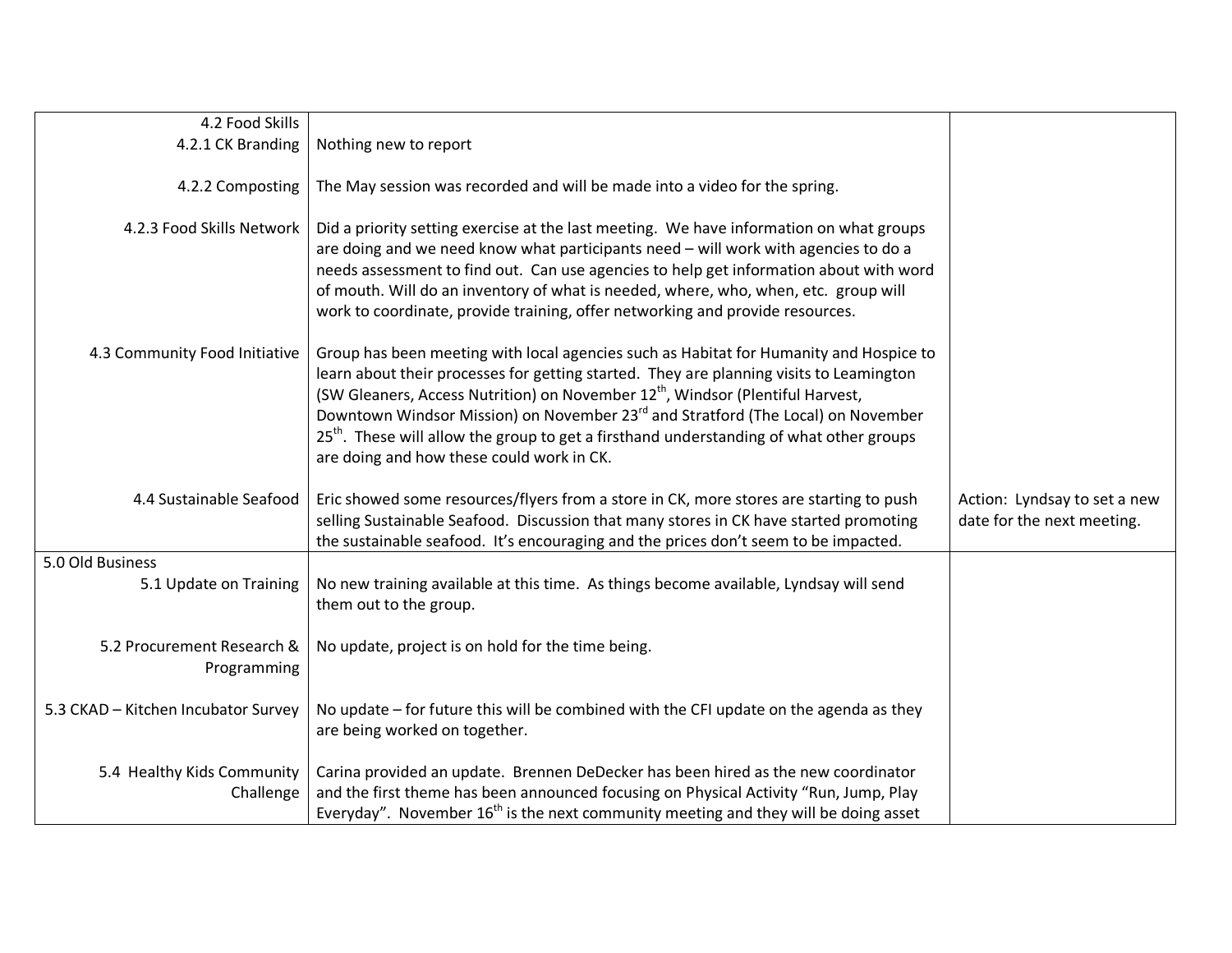|                                                                 | mapping, gap analysis that day. They are establishing a steering committee with<br>structure at the meeting and will be requesting information on Healthy Eating for the<br>Asset Mapping through Lyndsay. Healthy Eating theme will not be until sometime in<br>2016.                                                                                                                                                                                                                                                                                                                                                                                                                                                                                                                                                                                                                                                                                                                                                                                                                                                                                                                                                                                                                                                                    |                                                                                                                                                                                                                                                  |
|-----------------------------------------------------------------|-------------------------------------------------------------------------------------------------------------------------------------------------------------------------------------------------------------------------------------------------------------------------------------------------------------------------------------------------------------------------------------------------------------------------------------------------------------------------------------------------------------------------------------------------------------------------------------------------------------------------------------------------------------------------------------------------------------------------------------------------------------------------------------------------------------------------------------------------------------------------------------------------------------------------------------------------------------------------------------------------------------------------------------------------------------------------------------------------------------------------------------------------------------------------------------------------------------------------------------------------------------------------------------------------------------------------------------------|--------------------------------------------------------------------------------------------------------------------------------------------------------------------------------------------------------------------------------------------------|
| 5.5 Update on Membership vacancy                                | Lyndsay shared some feedback from Audrey Ansell on how Resident Attraction and<br>Retention may be able to assist<br>1. Tourism: CK's Tourism Destination management plan has just been completed.<br>Agri-culinary tourism is not current a focus area for CK (however it will be by year<br>3). The tourism stakeholders council could provide some input regarding who<br>might be interested to participate on the Food Policy Council. We could also<br>draft a call out to the tourism database that they could distribute.<br>2. Diversity on the FPC: CK's Local Immigration Partnership (part of RAR) could<br>solicit newcomer input and potentially put a call out for a newcomer voice to sit<br>on the FCP. If diversity includes young people, they could assist with a call<br>out/promotion through the back to Chatham-Kent initiative to see if any young<br>people were interested in becoming involved.<br>Dina also shared that she has connected with Andrew Evans from Evans Wholesale (a<br>distributer in CK) as someone who would be interested. Lyndsay will follow-up with him.<br>Discussion around restaurants. It is a challenging group to get as our evening meetings<br>are often when they would be busy in the restaurant. Discussion that we should<br>reconsider this as a member or as an advisor. | Action: Lyndsay to follow-up<br>with Andrew Evans to see if<br>he is interested in being on<br>the council.<br>Lyndsay to bring the<br>membership list to our<br>January meeting for<br>discussion as part of the<br>strategic planning process. |
| 5.6 Gleaning and Edible Landscape<br><b>Literature Review</b>   | The Literature review is complete so this can be removed from the agenda going forward.<br>For the edible landscaping portion, it was felt that that this time we don't have the<br>capacity to take on another large project such as starting an edible landscape group but<br>that we should connect with Sophie from the Chatham Horticultural Society as this might<br>be something they can lead and we can play a periphery supportive role.                                                                                                                                                                                                                                                                                                                                                                                                                                                                                                                                                                                                                                                                                                                                                                                                                                                                                        | Action: Lyndsay to follow-up<br>with Sophie.                                                                                                                                                                                                     |
| 5.7 Mission Statement Review/<br><b>Strategic Planning Date</b> | After discussion, it was agreed that our meeting in January will focus on the completion<br>of the strategic plan. All members are encouraged to be at this meeting to provide input.                                                                                                                                                                                                                                                                                                                                                                                                                                                                                                                                                                                                                                                                                                                                                                                                                                                                                                                                                                                                                                                                                                                                                     |                                                                                                                                                                                                                                                  |
|                                                                 | 5.8 Food Strategy   The report has gone to the board to update and we will be moving forward with a                                                                                                                                                                                                                                                                                                                                                                                                                                                                                                                                                                                                                                                                                                                                                                                                                                                                                                                                                                                                                                                                                                                                                                                                                                       |                                                                                                                                                                                                                                                  |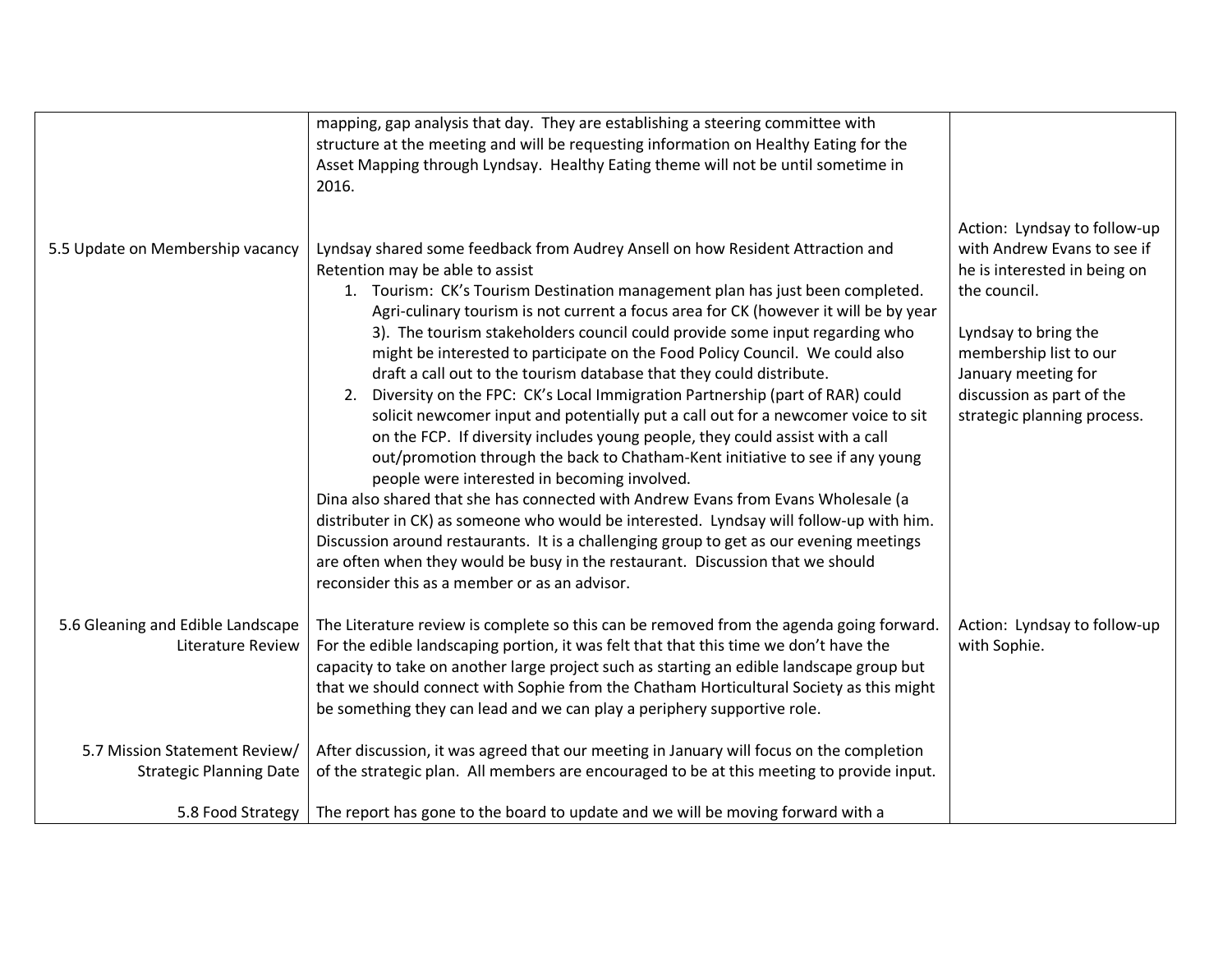|                                  | strategy and not a master plan. At this time we are hoping to apply for some grants to                                                                  |                                                              |
|----------------------------------|---------------------------------------------------------------------------------------------------------------------------------------------------------|--------------------------------------------------------------|
|                                  | help with the costs and Lyndsay will update more as this process becomes clearer.                                                                       |                                                              |
|                                  | Lyndsay is attending the Trillium sessions to see if these will be a fit.                                                                               |                                                              |
|                                  |                                                                                                                                                         |                                                              |
| 5.9 Development of Training      | Lyndsay has completed this and sent it out for everyone to review. If you have any                                                                      |                                                              |
| Package                          | feedback please let Lyndsay know and she will make additions or changes.                                                                                |                                                              |
|                                  | The CK Human Library project happened on Saturday October 24 <sup>th</sup> and was a partnership                                                        |                                                              |
| 5.10 Human Library Project       | between the CKFPC, the library, Prosperity Roundtable, Local Integration Partnership,                                                                   |                                                              |
|                                  | CKAD and the Workforce Planning Board. The turn-out was really good and Teresa was                                                                      |                                                              |
|                                  | one of the "books" that people were able to check out. She shared some of her                                                                           |                                                              |
|                                  | experience. If anyone has any suggestions for speakers for next year, please let Lyndsay                                                                |                                                              |
|                                  | know as this is something that we are planning to do again next fall.                                                                                   |                                                              |
|                                  |                                                                                                                                                         |                                                              |
| 5.11 Election Messaging          | The Election is over now but thanks to everyone for helping to get the "Vote to End                                                                     |                                                              |
|                                  | Poverty" campaign out in the community. Once we have more information from Kate                                                                         |                                                              |
|                                  | DeForno, Lyndsay will share it with the group.                                                                                                          |                                                              |
| <b>6.0 New Business</b>          |                                                                                                                                                         |                                                              |
| 6.1 Scheduling for 2016 Meeting  | Based on the feedback from those in attendance and those that were able to response to                                                                  | Action: Lyndsay to send out<br>calendar invites and book the |
| Dates                            | Lyndsay's request, the decision was made to keep the meeting dates the same. Dates will<br>be as follows and Lyndsay will send out the calendar invites | United Way office.                                           |
|                                  | Wednesday January 13 <sup>th</sup> (note that this will be focused on Strategic Planning)                                                               |                                                              |
|                                  | Wednesday March 9 <sup>th</sup>                                                                                                                         |                                                              |
|                                  | Wednesday May 11 <sup>th</sup>                                                                                                                          |                                                              |
|                                  | Wednesday September 14 <sup>th</sup>                                                                                                                    |                                                              |
|                                  | Wednesday November 9th                                                                                                                                  |                                                              |
|                                  |                                                                                                                                                         |                                                              |
| 6.2 Food Charter Request         | We have received a request from the Board of Health to review information on an                                                                         | Action: Lyndsay to follow-up                                 |
|                                  | endorsement from the Grey Bruce Health Unit of the Bruce Grey Food Charter. Ron                                                                         | with the BOH regarding their                                 |
|                                  | spoke to the discussion at the Board meeting and how the opportunity to share between                                                                   | request.                                                     |
|                                  | the health units work. Lyndsay gave a summary of the Food Charters, other communities                                                                   |                                                              |
|                                  | that have them and what is involved in their development. At this time, the discussion                                                                  |                                                              |
|                                  | was to not do a Food Charter but to focus on the Food Strategy.                                                                                         |                                                              |
| 7.0 Update/sharing on happenings | Ron - Saw a PBS show talking about food that one day is healthy and the next isn't.                                                                     | Action: Lyndsay to find out                                  |